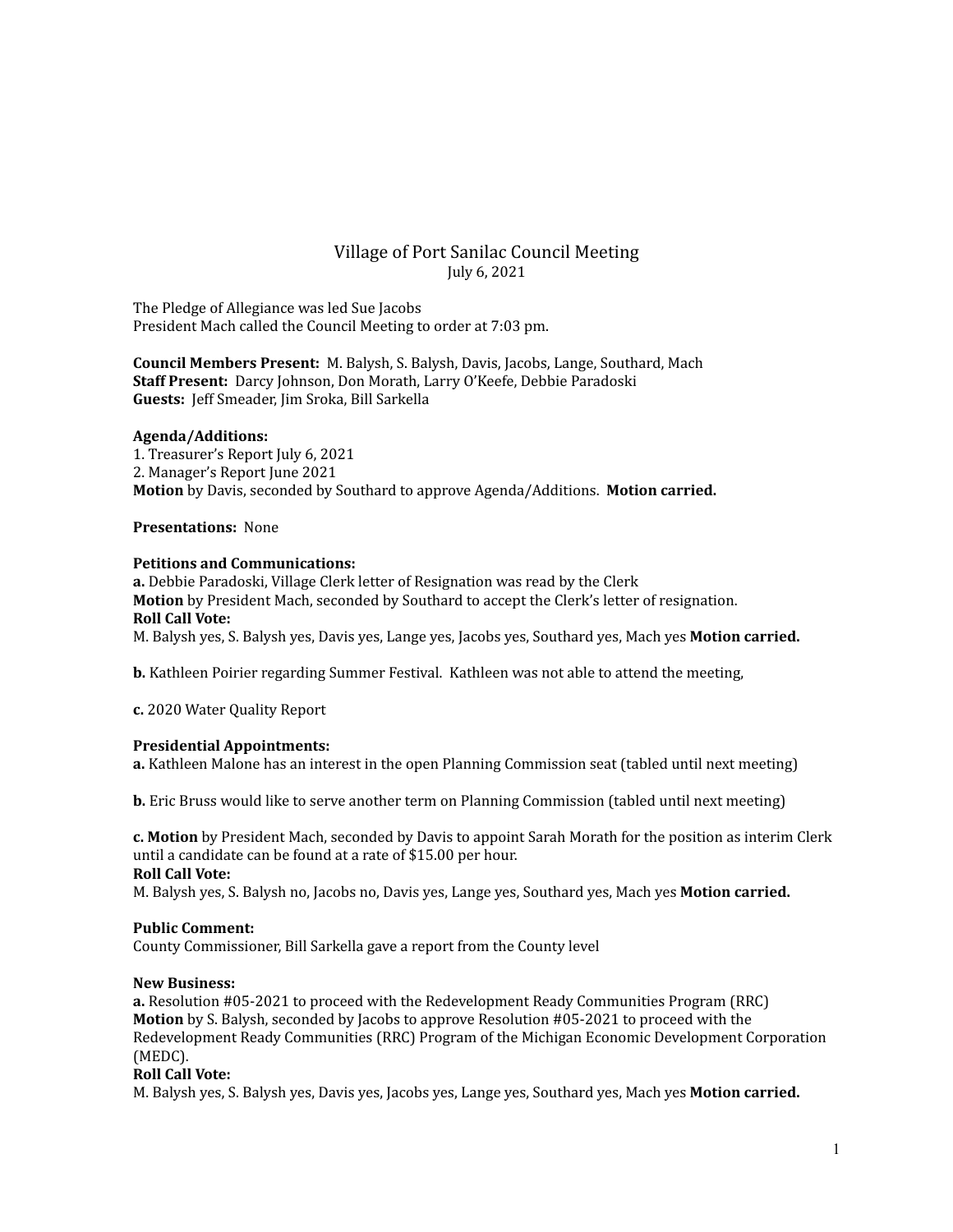### **Council Meeting Minutes July 6, 2021**

**b.** Resolution #06-2021 Manage Floodplain Development

**Motion** by M. Balysh, seconded by Jacobs to waive the reading and accept the Michigan Community Resolution and Intergovernmental Agreement to Manage Floodplain Development for the National Flood Insurance Program.

## **Roll Call Vote:**

M. Balysh yes, S. Balysh yes, Davis yes, Lange yes, Jacobs yes, Southard yes, Mach yes **Motion carried.**

#### **Previous Business:** None

#### **Bills:**

**a. Motion** by Lange, seconded by Davis to approve bills **PAID** dated 6/29/2021 in the amount of \$313.75. **Motion carried.**

**b. Motion** by Jacobs, seconded by M. Balysh to approve bills **TO BE PAID** dated 7/6/2021 in the amount of \$22,437.89. **Motion carried.**

### **Minutes:**

**Motion** by S. Balysh, seconded by Jacobs to approve the June 15, 2021 Council Meeting Minutes as presented. **Motion carried.**

**Treasurer's Report:** Darcy Johnson **a.** Financial Statements June 2020 & 2021 (informational)

**b.** Treasurer's Report July 6, 2021 was given

**c.** Budget Adjustments: **Motion** by S. Balysh, seconded by Jacobs to adjust water project balance (bond anticipation Loan) to actual remaining as followed: 591-670-2 Balance Forward (\$55,186.00) 591-975-0 Capital Outlay (\$55,186.00) **Roll Call Vote:** M. Balysh yes, S. Balysh yes, Davis yes, Jacobs yes, Lange yes, Southard yes, Mach yes **Motion carried**

**Motion** by Davis, seconded by M. Balysh to adjust budget to include gazebo roof (donation in 2019 put in general fund) as followed: 111-068-0 Balance Forward +\$6,000.00 111-962-0 Misc Expense +\$6,000.00 **Roll Call Vote:** M. Balysh yes, S. Balysh yes, Davis yes, Jacobs yes, Lange yes, Southard yes, Mach yes **Motion carried**

**Business Manager:** Larry O'Keefe **a.** Manager's Report June 2021

**Clerk:** Debbie Paradoski

## **Planning Commission:**

**a.** Unapproved Minutes dated June 22, 2021

**b.** Unapproved Workshop Minutes June 29, 2021

**Zoning Administrator Report:** None